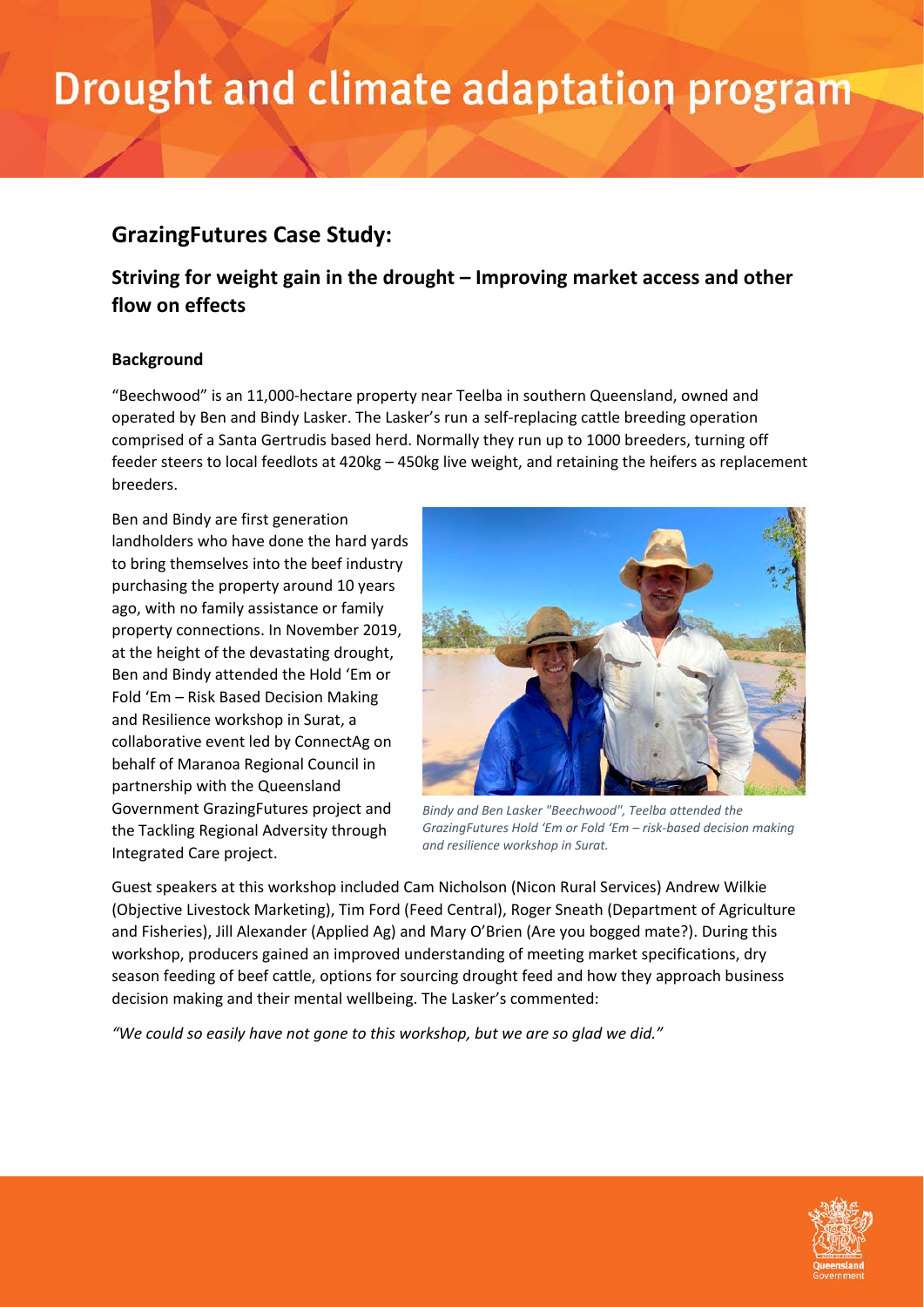### **Changing nutrition during the drought**

Prior to the workshop (which was held during extreme drought conditions), the Lasker's felt financially they couldn't continue to feed their stock to maintain the herd. Plus, they had no confidence in the saleability of stock they had on hand to offload and destock further. They had already taken proactive steps and reduced the herd to around 650 cows and about 500 weaners by that stage, compared to normally running 1000 breeders.

As a result of attending the workshop the Lasker's focused more on the nutrition of the cows and weaners moving to a ration for weight gain as opposed to maintenance. Based on the information they heard at the Hold 'em or Fold 'em workshop, this would open market opportunities for their stock should the drought continue. The Lasker's commented:

*"By bringing our cows up to a particular weight we could sell them direct to the works and make much better money per animal than what we were looking at if we had sold them as light stores in December and reduced the cost of feeding by going to a maintenance ration at the time."* 

The cows were fed a high quality, Top Country 'feedlot' formulated ration. Ben and Bindy were confident this additional cost to the business would reduce further economic risk because of what they had learned at the workshop.

At the same time, they adopted the practice of very early weaning and feeding these young weaners based on the information presented by Roger Sneath (Department of Agriculture and Fisheries) at the workshop. Roger Sneath said early weaning to remove the lactation stress on the cow was an excellent management tool to consider during severe droughts. He added that the lactating cow will receive little benefit if fed extra feed (while still supporting a calf) as it will just go through the milk to the calf. From the workshop advice they were prepared to wean as young as 5-6 weeks old and feed these young weaners a Top Country 100 pellet ration. Feeding a high energy and high protein ration formulated for specifically for early weaners was crucial to the success. They were able to meet the nutritional demands of these weaners by feeding the pellet ration together with a good quality oaten hay, whilst also improving their breeder cow condition and health by removing the calf.

*"The cost of the feed was terrifying, but we had the confidence of a formulated ration to bring the cows up to market specification and improve sale price,"* said Bindy.

### **The value of the workshop for producers**

The Lasker's found the nutritional advice from Roger Sneath about dry season feeding and early weaning, and Andrew Wilkie's (Objective Livestock Marketing) information on market specifications and options for selling cows very beneficial. Andrew spoke about market options and the ability to sell cows direct to the works once they had reached a certain weight. He advised against producers keeping old cows on farm struggling just to maintain weight. As a result, the Lasker's made the decision to feed for weight gain in their cows, rather than simply maintain their condition*. "We* 

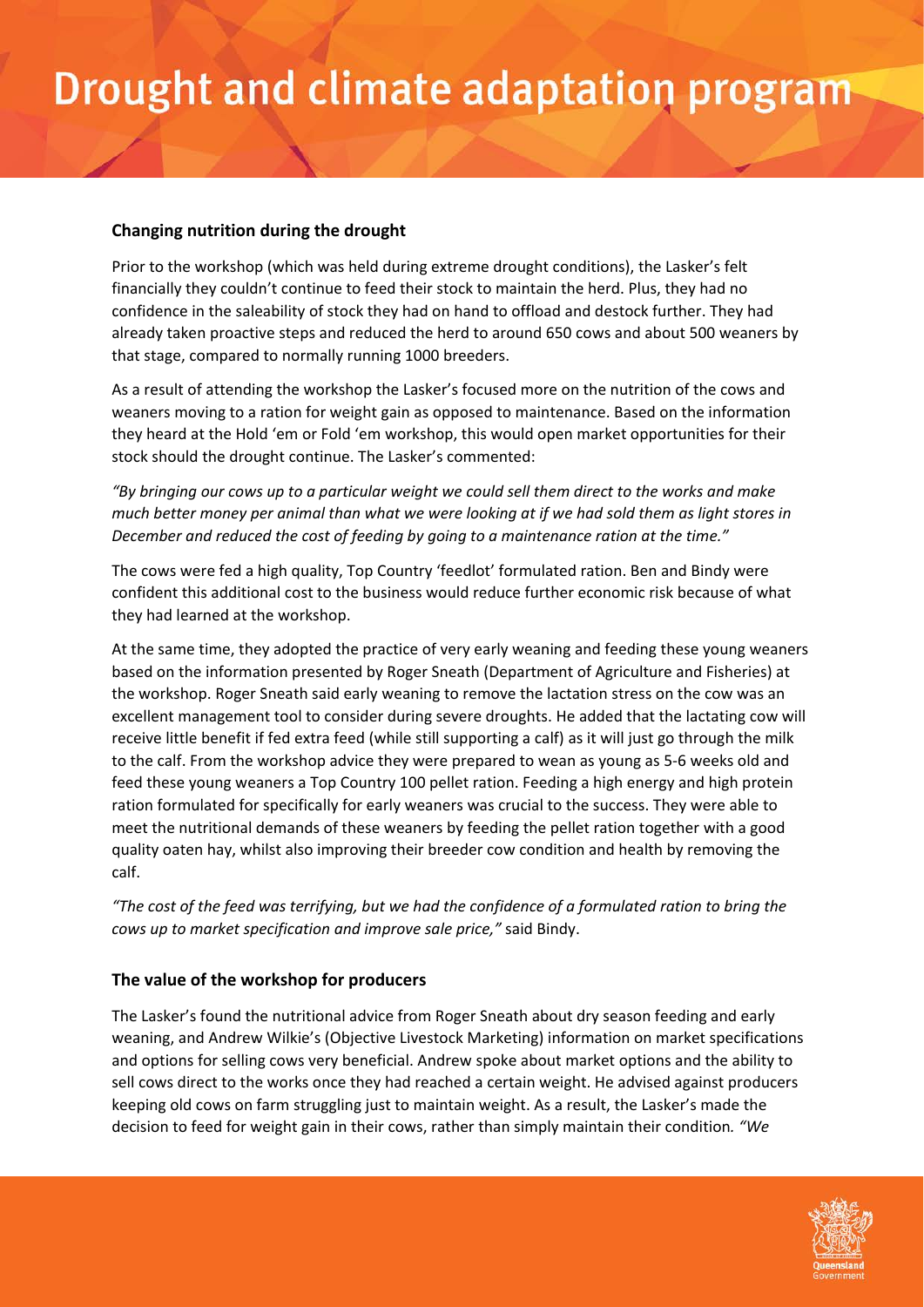# Drought and climate adaptation program

*asked ourselves – do we sell all our cows now for a low price and low weight or do we put money into nutrition for them to increase their weight?"* Ben remarked.

The workshop presentations provided some clarity on what decisions needed to be made to manage the nutrition of their beef cattle herd. Prior to attending this workshop, the Lasker's felt very out of control and thought they were not handling the drought well.

### **Benefits of feeding for weight gain during drought**

As a result of increasing the nutritional ration from maintenance to weight gain, the cows reached a weight suitable for selling direct to the works. This avoided a potential financial loss had they been sold earlier as light cows. However, by sale time, it had rained enough to grow useful pasture and the Lasker's were able to look at retaining those breeders. The cows had reached a condition score of 3 because of improved nutrition and were therefore suitable for joining.

#### **Other changes**

As a consequence of limited grass and a poor-quality diet due to the drought, the calving window had progressively become irregular and longer than desired. An unintended consequence of improving the nutrition from maintenance to weight gain helped tighten calving windows once there was a break in the drought. This meant only one weaning round, which reduced workloads and improved ease of management of the herd. It has also meant more consistent, larger lines of weaners than the Lasker's would normally expect.

Other unintended benefits included improvements in fertility with 98% of their maiden heifer's pregnancy tested in calf this year (2021) following the breeder nutrition improvements. (These were the calves that were weaned at 5-6 weeks old in December 2019). In 2020, 95% of their maiden heifers which had been fed the high-quality feedlot ration were in-calf. Before 2019 (prior to the workshop), the Lasker's would generally expect conception rates of around 85% in maiden heifers. Ben and Bindy believe this is a consequence of the calves' improved nutrition from such an early age, and the continual rise in this plain of nutrition over their life. These 2021 maiden heifers weighed in at 480-500kg at around 18 months old.

Improving nutrition has enabled the Lasker's to retain a profitable sized herd without purchasing replacement stock in an expensive re-stocking market. They have also been able to take advantage of the record market with the early weaners from December 2019, weaned just weeks after the workshop, selling as steers early in 2021 for \$1600 / head. Had they sold them off their mothers in late 2019/early 2020 they would have received around \$120 per head.

Normally the Lasker's would plant 350 hectares to oats to provide feed in winter, however as a result of the workshop they changed to growing a forage sorghum crop instead of oats. After the rain in January/February of 2020 they planted forage sorghum which provided a good quality roughage for the early weaners, hay production and 1000 tonne of silage which they sold for a profit.